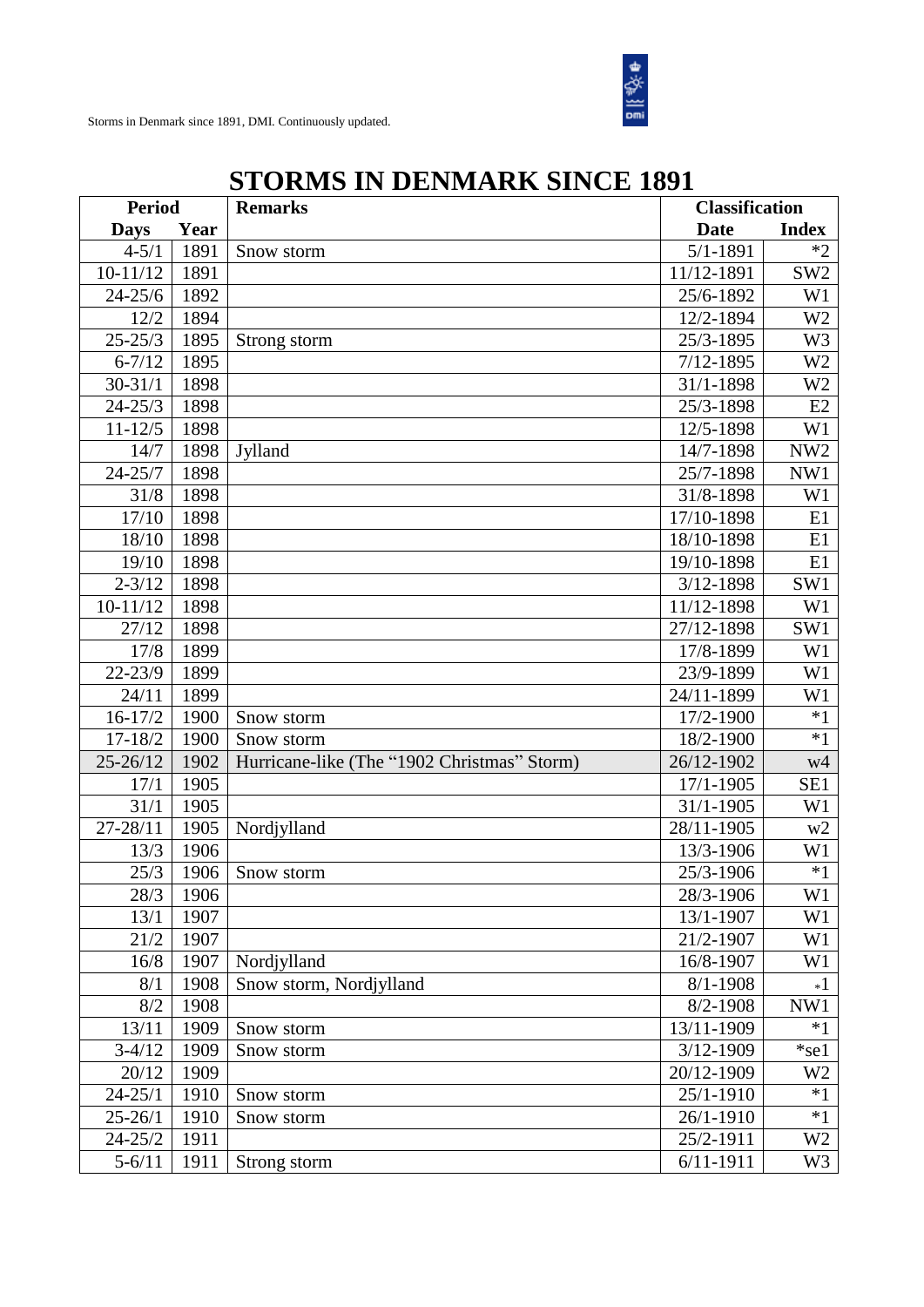

| 14/12        | 1912 |                                                 | 14/12-1912    | W <sub>2</sub>  |
|--------------|------|-------------------------------------------------|---------------|-----------------|
| 31/1         | 1913 |                                                 | 31/1-1913     | S <sub>2</sub>  |
| 19/11        | 1913 |                                                 | 19/11-1913    | W <sub>2</sub>  |
| 4/12         | 1913 |                                                 | $4/12 - 1913$ | SW <sub>2</sub> |
| 28/9         | 1914 |                                                 | 28/9-1914     | W <sub>2</sub>  |
| 24/12        | 1915 | Snow storm, Jylland                             | 24/12-1915    | $*1$            |
| 15/1         | 1916 |                                                 | 15/1-1916     | W1              |
| 16/2         | 1916 | Strong storm, Sydvestjylland                    | 16/2-1916     | w3              |
| 24/12        | 1916 |                                                 | 24/12-1916    | X1              |
| 8/3          | 1917 |                                                 | 8/3-1917      | E2              |
| 14/9         | 1917 |                                                 | 14/9-1917     | W1              |
| 21/9         | 1917 |                                                 | 21/9-1917     | W <sub>1</sub>  |
| 13/10        | 1917 |                                                 | 13/10-1917    | W1              |
| 25/10        | 1917 |                                                 | 25/10-1917    | W1              |
| 27/11        | 1917 |                                                 | 27/11-1917    | W <sub>1</sub>  |
| 23/8         | 1918 | Nordjylland                                     | 23/8-1918     | w1              |
| 29/1         | 1920 |                                                 | 29/1-1920     | SE1             |
| 19/1         | 1921 |                                                 | 19/1-1921     | NW1             |
| 22/1         | 1921 |                                                 | 22/1-1921     | W <sub>1</sub>  |
| 18/6         | 1921 |                                                 | 18/6-1921     | NW1             |
| $23 - 24/10$ | 1921 | Hurricane-like, The "Ulvsund" storm             | 24/10-1921    | n4              |
| $1 - 2/11$   | 1921 |                                                 | $2/11 - 1921$ | W <sub>1</sub>  |
| 17-18/12     | 1921 |                                                 | 18/12-1921    | W <sub>2</sub>  |
| 31/12        | 1921 | Strong storm                                    | 31/12-1921    | W3              |
| 20/9         | 1922 |                                                 | 20/9-1922     | W1              |
| $30/8$       | 1923 |                                                 | 30/8-1923     | w1              |
| $9 - 10/10$  | 1923 |                                                 | 10/10-1923    | W1              |
| 16/12        | 1923 |                                                 | 16/12-1923    | W <sub>2</sub>  |
| 24/12        | 1923 | Snow storm, The "Christmas" snow storm          | 24/12-1923    | $*1$            |
| 10/9         | 1924 |                                                 | 10/9-1924     | W <sub>2</sub>  |
| $2 - 3/1$    | 1925 |                                                 | $3/1 - 1925$  | W1              |
| 14/6         | 1925 |                                                 | 14/6-1925     | W1              |
| 4/11         | 1925 | The southern parts of Denmark                   | $4/11 - 1925$ | w2              |
| 10/10        | 1926 | The southern parts of Denmark                   | 10/10-1926    | w2              |
| $2 - 3/10$   | 1927 | Strong storm                                    | 3/10-1927     | W <sub>3</sub>  |
| 24/11        | 1928 |                                                 | 24/11-1928    | W <sub>1</sub>  |
| $11 - 12/10$ | 1929 | The southern parts of Denmark                   | 12/10-1929    | w2              |
| 9/10         | 1930 |                                                 | 9/10-1930     | W1              |
| $8 - 9/7$    | 1931 | Strong storm, the southeastern parts of Denmark | 9/7-1931      | sw <sub>3</sub> |
| 11/10        | 1933 | Strong storm, Jylland                           | 11/10-1933    | SW <sub>3</sub> |
| 8/2          | 1934 | Strong storm, Jylland                           | 8/2-1934      | NW3             |
| 27/10        | 1936 |                                                 | 27/10-1936    | SW1             |
| 19/1         | 1937 |                                                 | 19/1-1937     | E2              |
| 24/11        | 1938 |                                                 | 24/11-1938    | SW <sub>2</sub> |
| $23 - 24/8$  | 1940 |                                                 | 24/8-1940     | NW1             |
| 3/5          | 1944 |                                                 | $3/5 - 1944$  | W1              |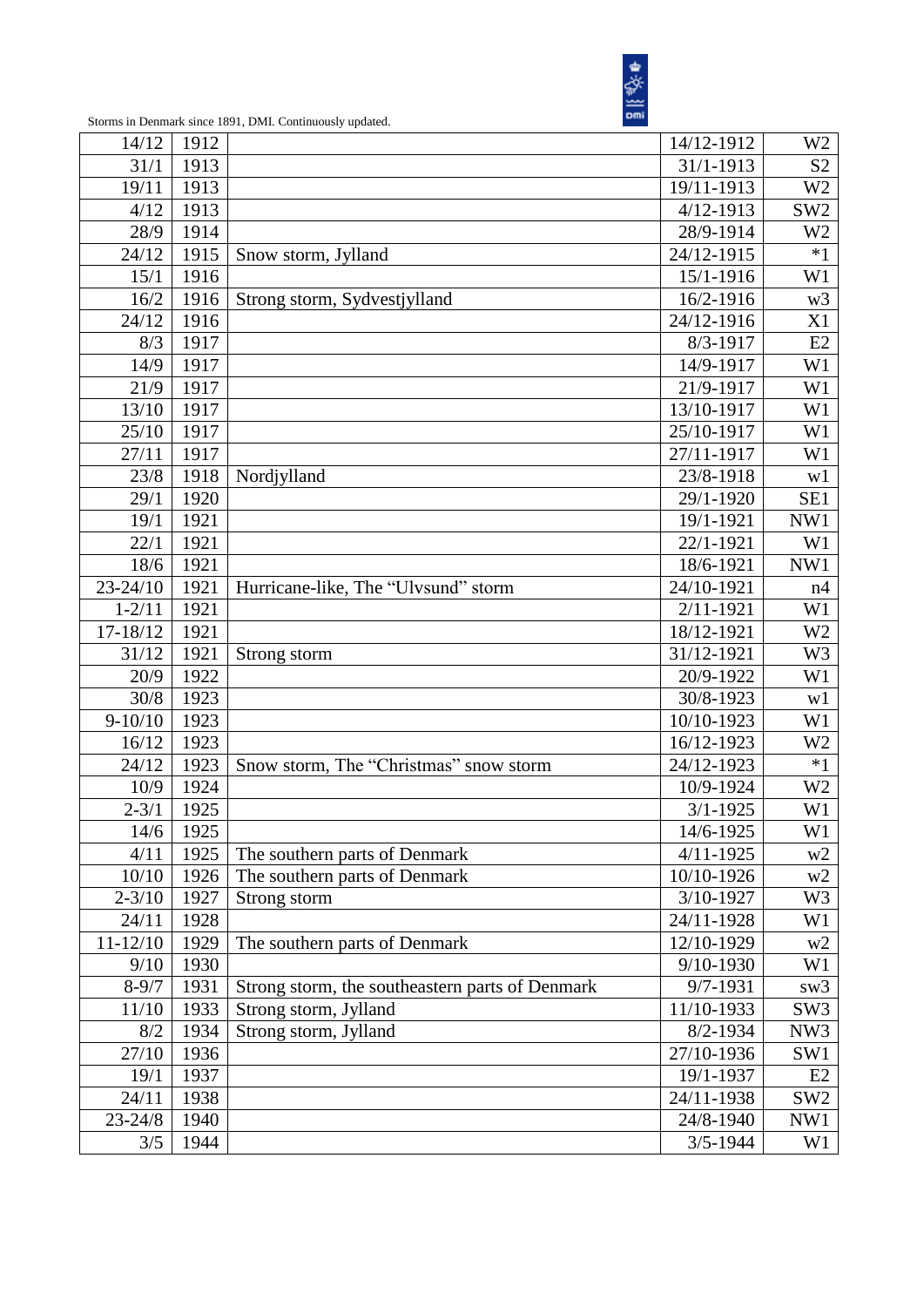

| 24/2         | 1946         |                                                   | 24/2-1946     | $*1$            |
|--------------|--------------|---------------------------------------------------|---------------|-----------------|
| 1/3          |              | Snow storm<br>Snow storm                          | $1/3 - 1947$  | $*1$            |
| 7/3          | 1947<br>1947 |                                                   | $7/3 - 1947$  | $*1$            |
|              |              | Snow storm                                        |               | $*1$            |
| 13/3         | 1947         | Snow storm                                        | 13/3-1947     |                 |
| 1/3          | 1949         | Snow storm                                        | $1/3 - 1949$  | $*1$            |
| 24/10        | 1949         | Strong storm                                      | 24/10-1949    | W <sub>3</sub>  |
| 26/10        | 1949         | Strong storm                                      | 26/10-1949    | W3              |
| 6/1          | 1950         | Snow storm                                        | $6/1 - 1950$  | $*1$            |
| 28/5         | 1951         | The eastern parts of Denmark                      | 28/5-1951     | ne1             |
| 1/12         | 1951         | Nordjylland                                       | $1/12 - 1951$ | w2              |
| 28/1         | 1953         | The "Holland" storm                               | 28/1-1953     | W1              |
| 11/2         | 1953         | Snow storm                                        | 11/2-1953     | $*1$            |
| 21/2         | 1953         |                                                   | 21/2-1953     | W <sub>2</sub>  |
| 16/1         | 1954         |                                                   | 16/1-1954     | W1              |
| 20/1         | 1954         |                                                   | 20/1-1954     | W <sub>1</sub>  |
| 21/1         | 1956         |                                                   | 21/1-1956     | W <sub>2</sub>  |
| $7 - 8/12$   | 1959         |                                                   | 8/12-1959     | E1              |
| $26 - 27/3$  | 1961         |                                                   | 27/3-1961     | NW1             |
| 12/2         | 1962         |                                                   | 12/2-1962     | W1              |
| $16 - 17/2$  | 1962         | The "Hamborg" storm                               | 17/2-1962     | NW <sub>2</sub> |
| 25/6         | 1962         |                                                   | 25/6-1962     | NW1             |
| 23/2         | 1967         |                                                   | 23/2-1967     | W1              |
| 17-18/10     | 1967         | Hurricane-like                                    | 18/10-1967    | w4              |
| $15 - 16/1$  | 1968         | Strong storm                                      | 16/1-1968     | W3              |
| 22/9         | 1969         |                                                   | 22/9-1969     | W <sub>2</sub>  |
| 21/11        | 1971         | Snow storm                                        | 21/11-1971    | $*2$            |
| 19/11        | 1973         | Strong storm                                      | 19/11-1973    | NW3             |
| 26/1         | 1975         |                                                   | 26/1-1975     | w2              |
| 3/1          | 1976         | Hurricane-like, Sydvestjylland                    | $3/1 - 1976$  | w4              |
| 24/12        | 1977         | The southern parts of Denmark                     | 24/12-1977    | w2              |
| 28/12        | 1978         | Snow storm, the southern parts of Denmark         | 28/12-1978    | $*1$            |
| 29/12        | 1978         | Snow storm, the southern parts of Denmark         | 29/12-1978    | $*2$            |
| 30/12        | 1978         | Snow storm, strong, the southern parts of Denmark | 30/12-1978    | $*3$            |
| 31/12        | 1978         | Snow storm, the southern parts of Denmark         | 31/12-1978    | $*2$            |
| 1/1          | 1979         | Snow storm, the southern parts of Denmark         | $1/1 - 1979$  | $*2$            |
| 2/1          | 1979         | Snow storm, the southern parts of Denmark         | $2/1 - 1979$  | $*2$            |
| 3/1          | 1979         | Snow storm, the southern parts of Denmark         | $3/1 - 1979$  | $*1$            |
| 4/1          | 1979         | Snow storm, the southern parts of Denmark         | $4/1 - 1979$  | $*1$            |
| 21/8         | 1980         |                                                   | 21/8-1980     | W <sub>1</sub>  |
| 8/2          | 1981         |                                                   | 8/2-1981      | W <sub>2</sub>  |
| 2/11         | 1981         |                                                   | 2/11-1981     | W <sub>2</sub>  |
| $20 - 21/11$ | 1981         |                                                   | 21/11-1981    | W1              |
| $24 - 25/11$ | 1981         | Hurricane                                         | 25/11-1981    | W4              |
|              |              | Hurricane-like                                    |               |                 |
| 18/1         | 1983         |                                                   | 18/1-1983     | w4              |
| 13/1         | 1984         | Hurricane-like                                    | 13/1-1984     | w4              |
| 23/6         | 1984         | The southern parts of Denmark                     | 23/6-1984     | w2              |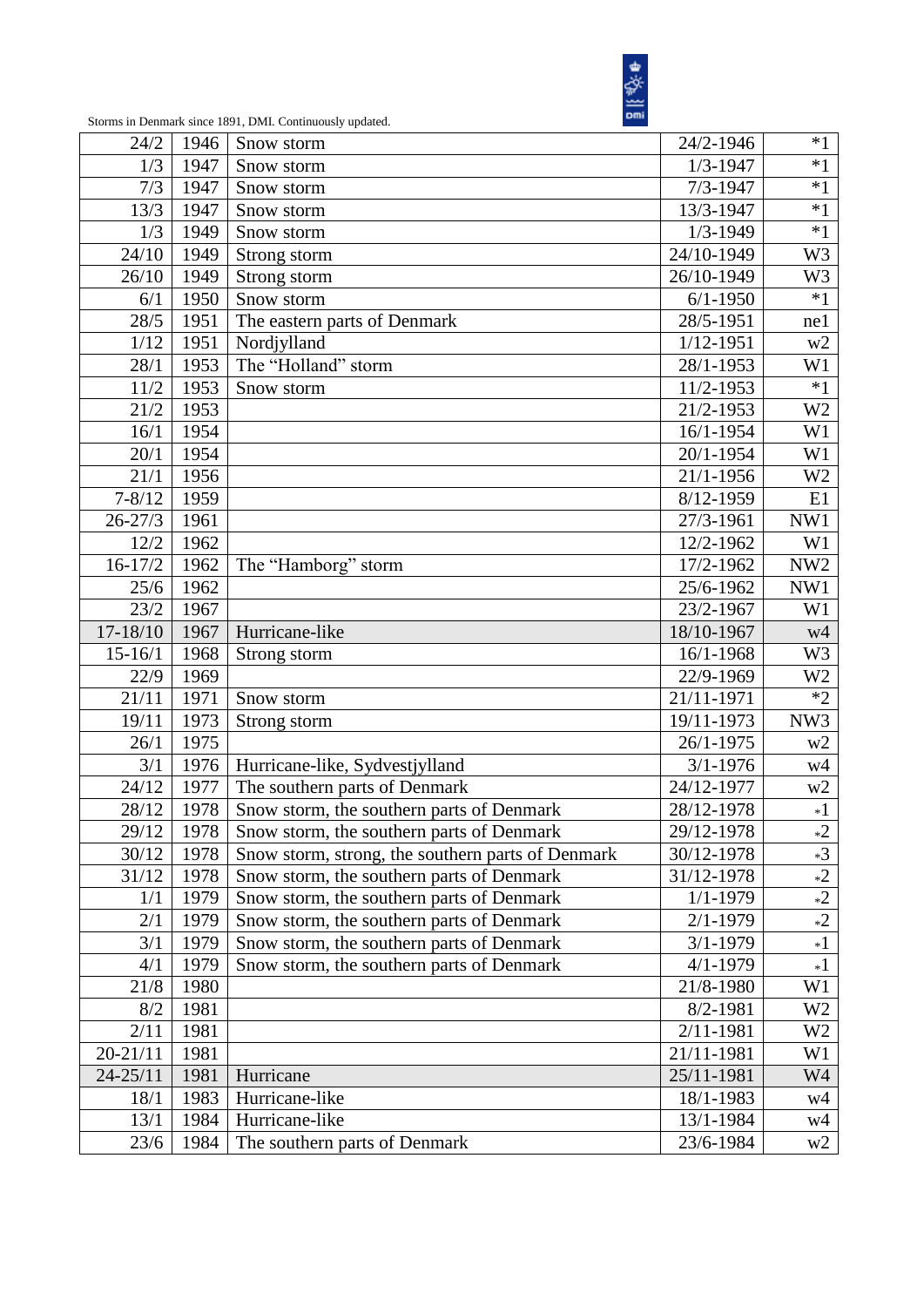

| $16-17/11$   | 1984 | 17/11-1984                                                              |                         |                |  |  |
|--------------|------|-------------------------------------------------------------------------|-------------------------|----------------|--|--|
| 6/9          | 1985 | $6/9 - 1985$                                                            |                         |                |  |  |
| 6/11         | 1985 | Strong storm                                                            | $6/11 - 1985$           | W <sub>3</sub> |  |  |
| 2/12         | 1986 |                                                                         | 2/12-1986               | W <sub>2</sub> |  |  |
| 24/9         | 1988 | The southern parts of Denmark                                           | 24/9-1988               | w2             |  |  |
| 29/11        | 1988 |                                                                         | 29/11-1988              | W <sub>2</sub> |  |  |
| 14/2         | 1989 | Vestjylland                                                             | 14/2-1989               | w2             |  |  |
| $25 - 26/1$  | 1990 | Hurricane-like<br>26/1-1990                                             |                         |                |  |  |
| 26/2         | 1990 | Hurricane-like                                                          | 26/2-1990               | w4             |  |  |
| 20/8         | 1990 | The southwestern parts of Denmark                                       | 20/8-1990               | w1             |  |  |
| 21/9         | 1990 | The southwestern parts of Denmark                                       | 21/9-1990               | w2             |  |  |
| 9/1          | 1991 | Hurricane-like                                                          | $9/1 - 1991$            | w4             |  |  |
| 22/5         | 1991 |                                                                         | 22/5-1991               | W1             |  |  |
| 14/1         | 1993 | Hurricane-like, the southern parts and Bornholm                         | 14/1-1993               | w <sub>3</sub> |  |  |
| 22/1         | 1993 |                                                                         | 22/1-1993               | W <sub>2</sub> |  |  |
| 3/12         | 1999 | Hurricane, mostly the southern parts of Denmark                         | 3/12-1999               | W4             |  |  |
| 17/12        | 1999 |                                                                         | 17/12-1999              | sw1            |  |  |
| $29 - 30/1$  | 2000 | Strong storm                                                            | 30/1-2000               | W <sub>2</sub> |  |  |
| $28 - 29/1$  | 2002 | The southernmost parts of Denmark                                       | 29/1-2002               | W <sub>2</sub> |  |  |
| 27-28/10     | 2002 | The southern parts of Denmark                                           | 28/10-2002              | nw1            |  |  |
| 6/12         | 2003 | Storm, Kattegat and coastal areas of Nordsjælland                       | $6/12 - 2003$           | n1             |  |  |
| 18/11        | 2004 | Storm, few coastal areas                                                | 18/11-2004              | w1             |  |  |
| 8/1          | 2005 | Strong storm, Hurricane mostly the northern part of                     | $8/1 - 2005$            | W <sub>3</sub> |  |  |
|              |      | Jutland and the coastal western Jutland                                 |                         |                |  |  |
| 27/10        | 2006 | Storm, few coastal areas                                                | 27/10-2006              | w1             |  |  |
| 1/11         | 2006 | Storm, few coastal areas                                                | $1/11 - 2006$           | $*n1$          |  |  |
| 1/1          | 2007 | $1/1 - 2007$<br>Storm, few coastal areas                                |                         |                |  |  |
| $11 - 12/1$  | 2007 | Storm, few coastal areas<br>12/1-2007                                   |                         |                |  |  |
| 14/1         | 2007 | Storm, few coastal areas<br>14/1-2007                                   |                         |                |  |  |
| 27/6         | 2007 | 27/6-2007<br>The southernmost parts of Denmark                          |                         |                |  |  |
| $31/1 - 1/2$ | 2008 | Storm, few coastal areas<br>31/1-2008                                   |                         |                |  |  |
| 22/2         | 2008 | Storm, few coastal areas                                                | $\overline{2}$ 2/2-2008 | sw1            |  |  |
|              |      |                                                                         |                         | w1             |  |  |
| 1/3          | 2008 | Storm, few coastal areas                                                | $1/3 - 2008$            | nw1            |  |  |
| 18/11        | 2009 | Storm, few coastal areas                                                | 18/11-2009              | w1             |  |  |
| $7 - 8/2$    | 2011 | Storm, coastal areas                                                    | $8/2 - 2011$            | w1             |  |  |
| 27-28/11     | 2011 | Storm, most significant in the northern and eastern<br>parts of Denmark | 28/11-2011              | W <sub>2</sub> |  |  |
| $8-9/12$     | 2011 | Storm, most significant in the western and northern                     | $9/12 - 2011$           | W <sub>1</sub> |  |  |
|              |      | parts of Denmark                                                        |                         |                |  |  |
| $3-4/1$      | 2012 | Storm, most significant in the western and northern                     | $4/1 - 2012$            | w2             |  |  |
|              |      | parts of Denmark                                                        |                         |                |  |  |
| 28/10        | 2013 | Hurricane, southern parts of Denmark, record breaking<br>28/10-2013     |                         | sw4            |  |  |
|              |      | in average wind speed and gust, named Allan                             |                         |                |  |  |
| $5 - 6/12$   | 2013 | Hurrican-like, named Bodil                                              | $6/12 - 2013$           | nw4            |  |  |
| $14 - 15/3$  | 2014 | The northern parts of Jutland, Kattegat and Bornholm,<br>15/3-2014      |                         |                |  |  |
|              |      | named Carl                                                              |                         | nw1            |  |  |
| $2 - 3/1$    | 2015 | $2/1 - 2015$<br>Storm, coastal areas                                    |                         |                |  |  |